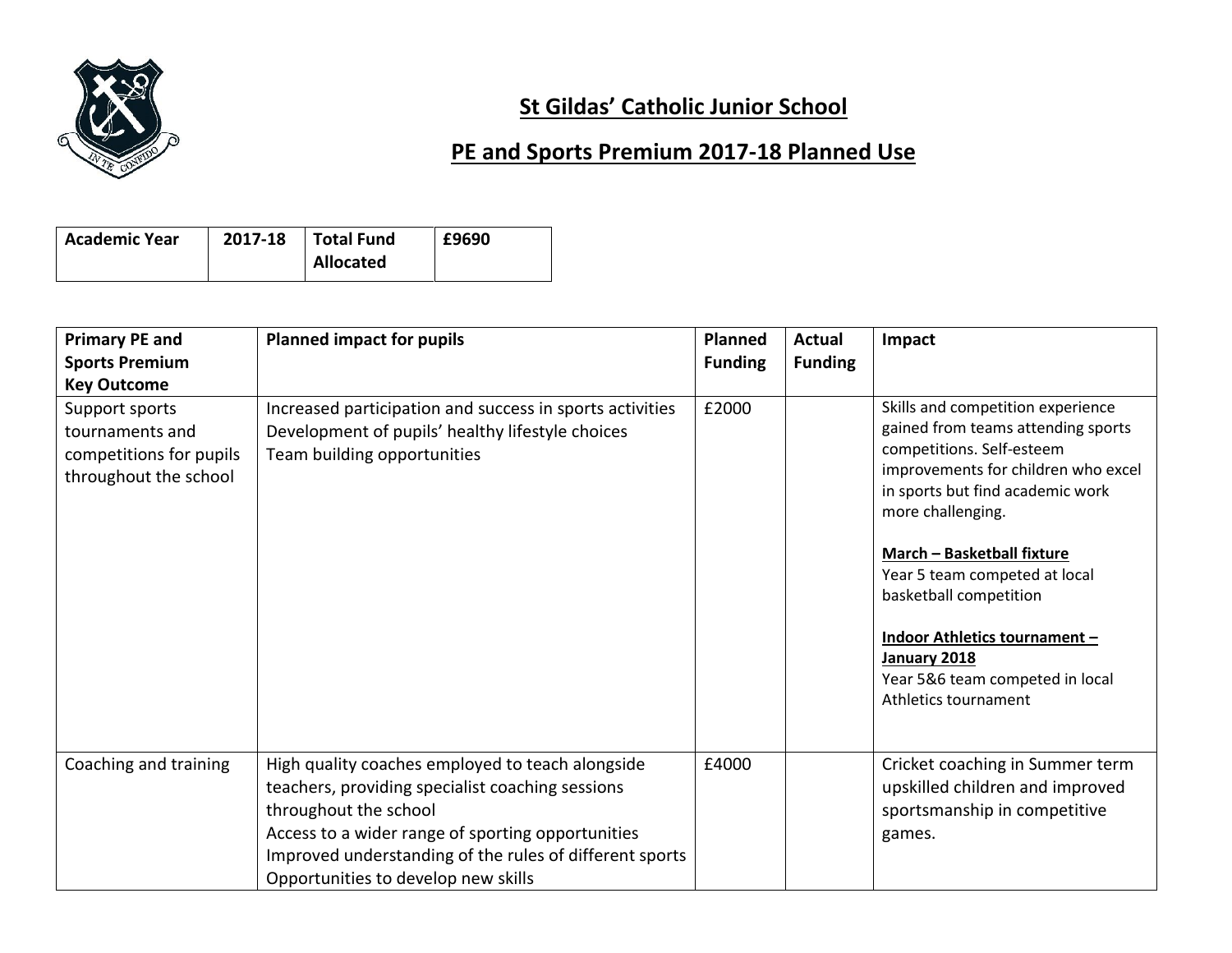|                  |                                                                                                                                                                 |      | New Sports coaches twice a week<br>- from September 2017 have<br>improved behaviour. The number<br>of children taking part at lunch<br>time in team games has increased,<br>meaning more children have<br>upskilled.                                                                                                                                                                                                                                                                                                                                                   |
|------------------|-----------------------------------------------------------------------------------------------------------------------------------------------------------------|------|------------------------------------------------------------------------------------------------------------------------------------------------------------------------------------------------------------------------------------------------------------------------------------------------------------------------------------------------------------------------------------------------------------------------------------------------------------------------------------------------------------------------------------------------------------------------|
| A-Life workshops | Encourages children to choose an active lifestyle and<br>helps them to realise that being active and choosing to<br>participate in exercise can be a lot of fun | £500 | Healthy workshops (years 3-5)<br>Improved the following:<br>Learning new facts<br>$\bullet$<br>Self-esteem<br>Understanding how their<br>bodies work<br>Working in a team<br>Leadership<br>Listening<br>Following instructions<br>Drug and alcohol awareness<br>workshops (years 5&6)<br>Increased understanding of:<br>• Short term consequences<br>of drinking<br>Long term consequences of<br>drinking<br>Peer pressure<br>The effects of smoking<br>Significant impact on children who<br>better understand the negative<br>impacts drugs and alcohol can<br>have. |
| The Daily Mile   | A study of 10,000 primary school children across the<br>UK found that two thirds of them lacked basic fitness.<br>(Fit For Sport Ltd. May 2015)                 | £500 | Improvements in children's:<br>• Fitness                                                                                                                                                                                                                                                                                                                                                                                                                                                                                                                               |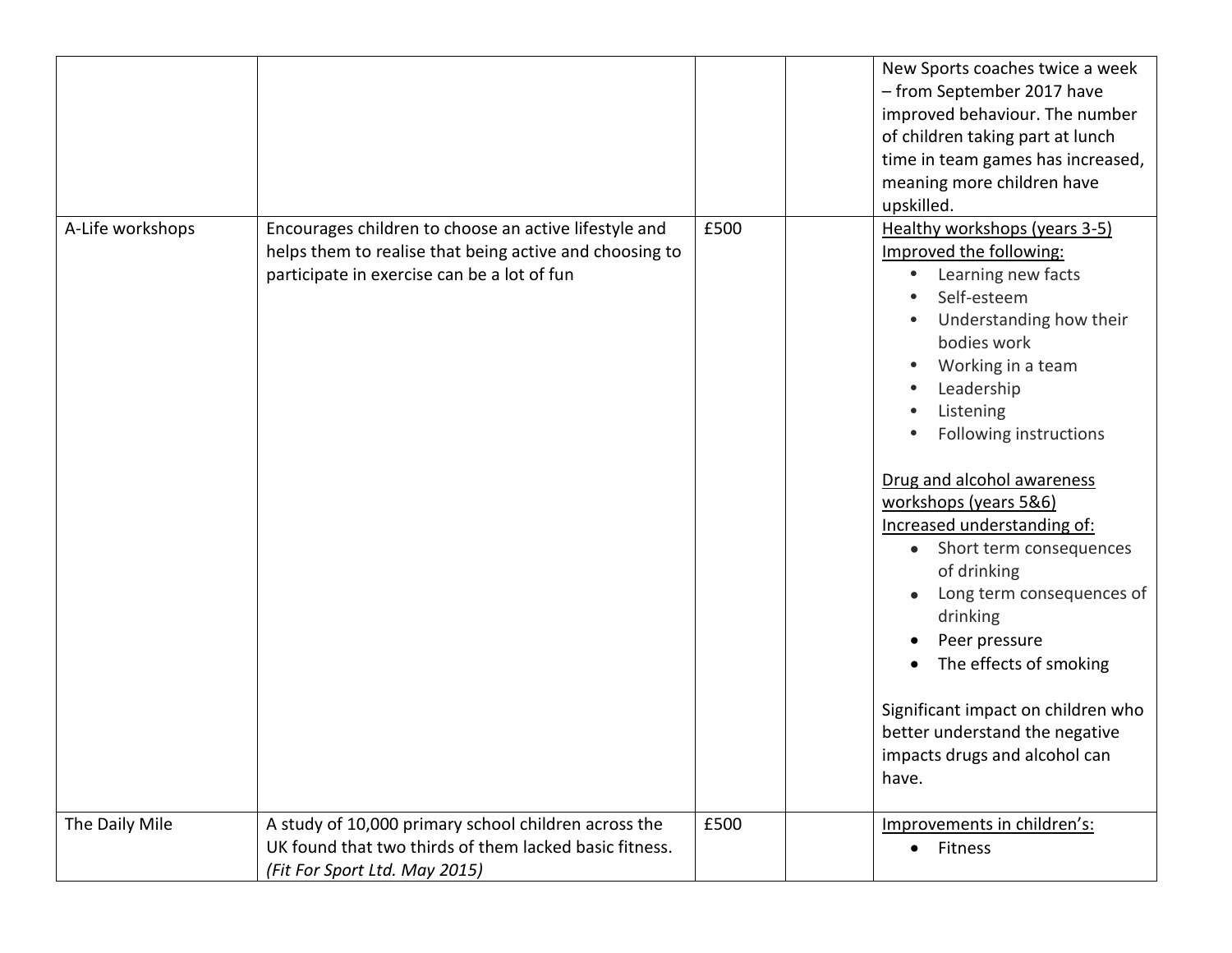|                     | The aim of the Daily Mile is to improve the physical,     |      | Enthusiasm to run and be<br>$\bullet$ |
|---------------------|-----------------------------------------------------------|------|---------------------------------------|
|                     | emotional and social health and wellbeing of our          |      | more active                           |
|                     | children, regardless of age or personal circumstances.    |      | Concentration upon                    |
|                     | Helps to reduce childhood inactivity and obesity          |      | returning to class                    |
|                     | It's social, non-competitive and fun.                     |      | Social skills                         |
|                     | It's fully inclusive; every child, whatever their         |      |                                       |
|                     | circumstances, age or ability, succeeds.                  |      |                                       |
|                     | The Daily Mile has numerous benefits to children,         |      |                                       |
|                     | whether they run, jog or walk.                            |      |                                       |
|                     | Within 4 weeks, children who do The Daily Mile            |      |                                       |
|                     | become fitter                                             |      |                                       |
|                     | The 15 minute break from lessons is invigorating and      |      |                                       |
|                     | leaves children (and teachers!) more focused and          |      |                                       |
|                     | ready to learn.                                           |      |                                       |
|                     | The time spent outside, in all weathers, helps children   |      |                                       |
|                     | become better engaged with the outdoors and aware         |      |                                       |
|                     | of their surroundings.                                    |      |                                       |
|                     | The Daily Mile is also a social occasion, and improves    |      |                                       |
|                     | relationships, giving children the opportunity to talk to |      |                                       |
|                     | their peers and teachers in a way they might not in the   |      |                                       |
|                     | classroom.                                                |      |                                       |
|                     | The Daily Mile builds teamwork and leadership skills,     |      |                                       |
|                     | with children helping and encouraging their peers.        |      |                                       |
|                     | Children bring the benefits home, eating and sleeping     |      |                                       |
|                     | better and encouraging their families to get active       |      |                                       |
|                     | together.                                                 |      |                                       |
|                     | The Daily Mile builds self-esteem and confidence,         |      |                                       |
|                     | improving children's perception of exercise for life.     |      |                                       |
|                     | The Daily Mile is critical to reducing childhood          |      |                                       |
|                     | inactivity and obesity                                    |      |                                       |
| Provide helmets for | Cycling helmets reduce injuries                           | £200 | All participating children achieved   |
| cycle training      | A head injury can mean a brain injury. Wearing a          |      | their cycling proficiency award.      |
|                     | helmet doesn't mean children can be reckless, but a       |      |                                       |
|                     | helmet will provide some protection for face, head,       |      |                                       |
|                     | and brain in case of a fall.                              |      |                                       |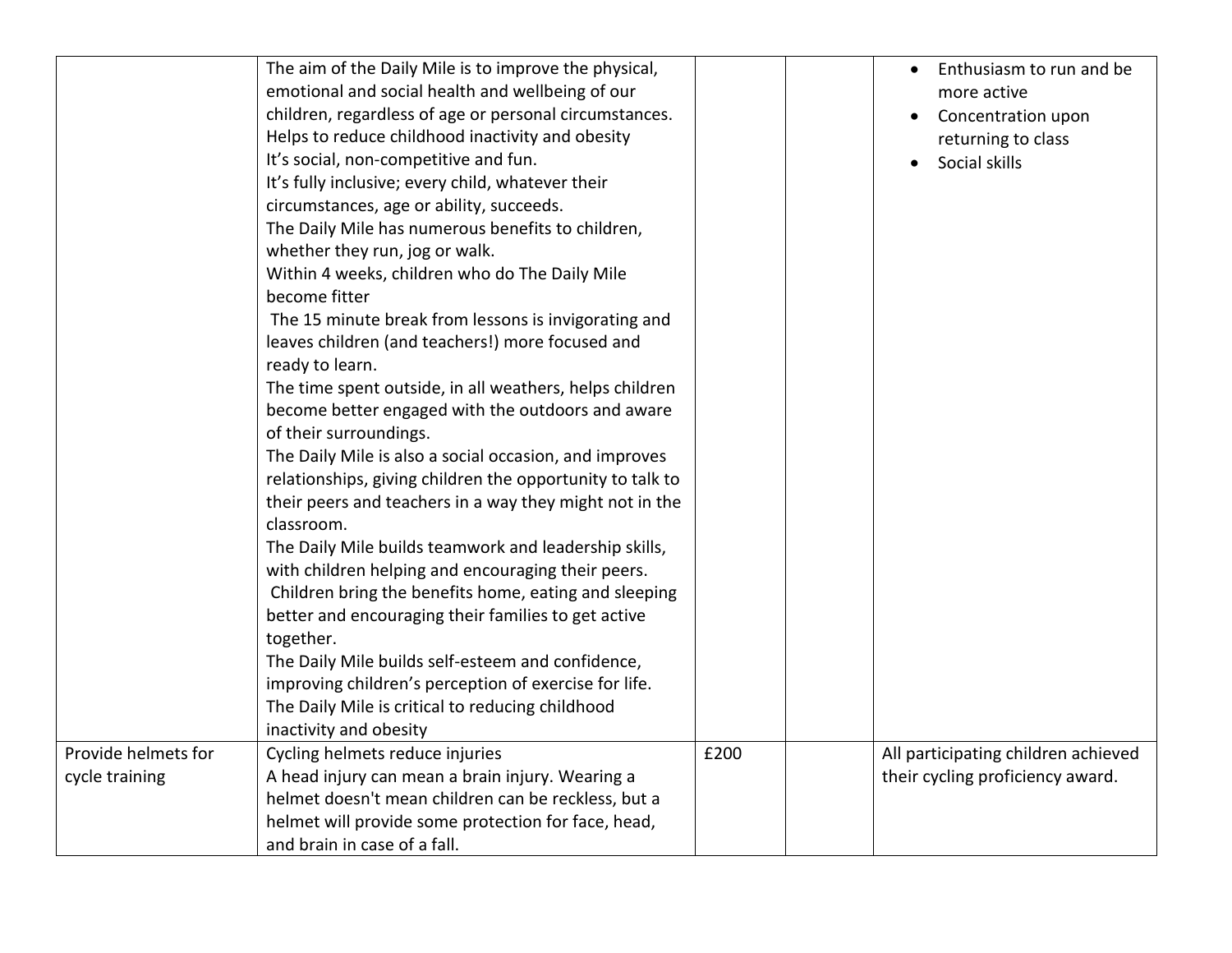| Playground equipment               | Encourage participation in playtime games<br>Positive playground experiences for all pupils<br>Improved behaviour<br>Helps children to be more social. This means that<br>children will be more willing to join in games and<br>activities, while they will also be more likely to talk to<br>different children and make new friends. This all<br>encourages children to learn social skills and how to<br>interact with other children.<br>They learn how to take turns playing games and how to<br>negotiate unfamiliar equipment, resulting in children<br>learning how to be independent and self-reliant. | £1000   | Improvement in behaviour during<br>break and lunch times.<br>More active playtimes: skipping,<br>ball skills, hand-eye coordination,<br>turn taking, teamwork.                                                                                                                                              |  |
|------------------------------------|-----------------------------------------------------------------------------------------------------------------------------------------------------------------------------------------------------------------------------------------------------------------------------------------------------------------------------------------------------------------------------------------------------------------------------------------------------------------------------------------------------------------------------------------------------------------------------------------------------------------|---------|-------------------------------------------------------------------------------------------------------------------------------------------------------------------------------------------------------------------------------------------------------------------------------------------------------------|--|
| <b>Sports Activity Days</b>        | High quality coaching days in Alexandra Palace Park<br>offering children the opportunity to participate in<br>different sports such as: Netball, Tennis, Football and<br>Hockey, to upskill and improve their experience in<br>competitive games.<br>Opportunity for each year group to have a school trip<br>day out, with a sports focus.                                                                                                                                                                                                                                                                     | Unknown | Pupil feedback on impact:<br>Teamwork skills – working<br>$\bullet$<br>as a team<br>Improving sportsmanship<br>$\bullet$<br>Good amount of time on<br>each Sport, meaning we<br>could really improve our<br>skills<br>Improved skills and learnt<br>new sports rules<br>Playing competitively yet<br>fairly |  |
| Sports day at New River<br>Stadium | Opportunity to raise the profile and status of sport, by<br>having the annual sports day in a professional stadium.<br>All children to improve their Athletics skills and have<br>experience competing in a stadium and to an audience.<br>Cheerleading squad having the opportunity to perform<br>to a large crowd.                                                                                                                                                                                                                                                                                            | £520    | Pupil feedback on impact:<br>Cheerleading performance<br>got the day off to an<br>enthusiastic start and<br>inspired competitors<br>Professional 400m track<br>$\bullet$<br>and spectator seats makes<br>you feel as if you are an<br>Olympian                                                              |  |